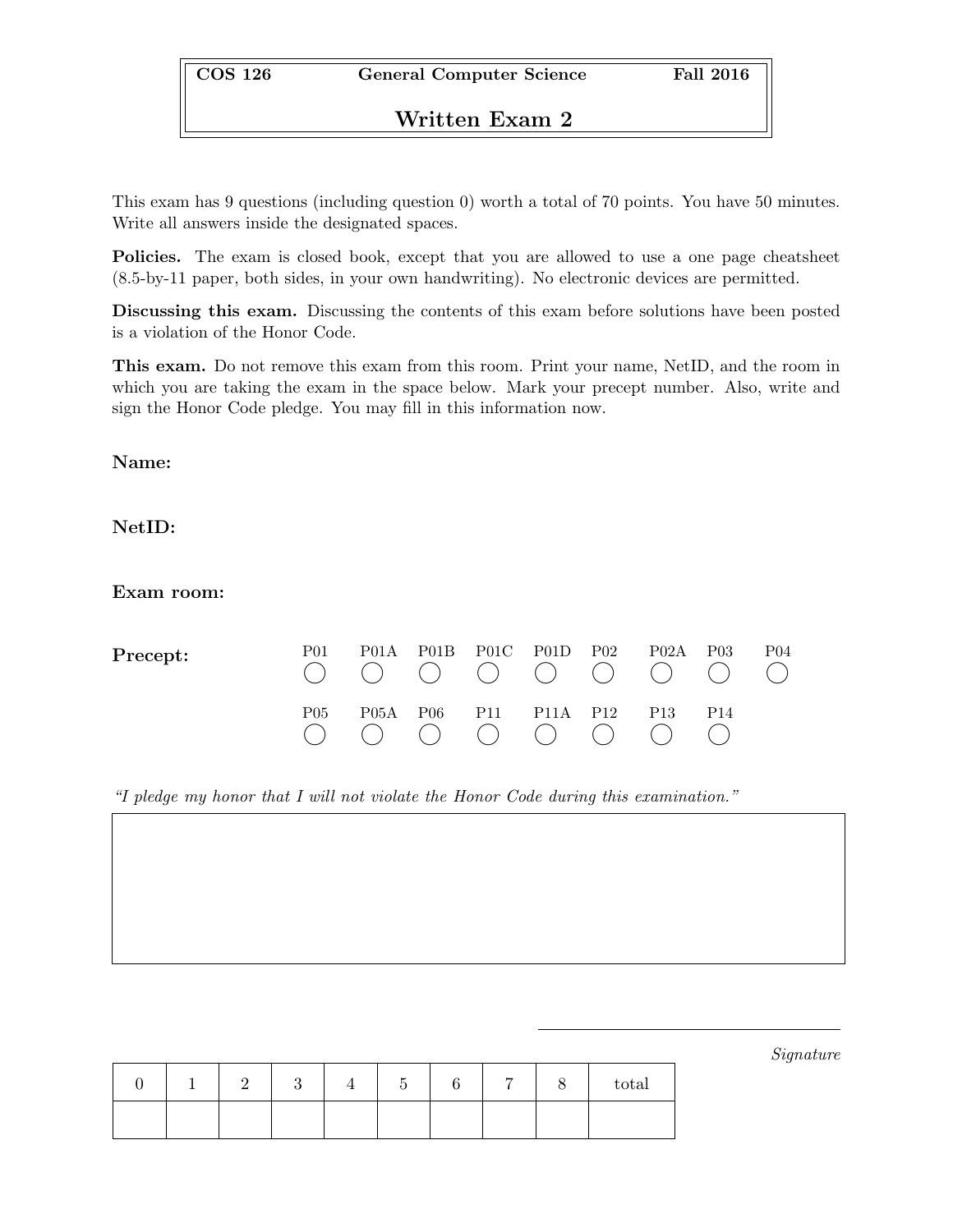### 0. Miscellaneous. (1 points)

- (a) Write your name, NetID, and the room in which you are taking the exam in the space provided on the front of this exam.
- (b) Mark your precept number on the front of this exam.
- (c) Write and sign the Honor Code pledge on the front of this exam.

### 1. Properties of reference types. (6 points)

For each description on the left, write the letter corresponding to the best-matching term on the right. Use each letter at most once.

| <sub>---</sub> A set of values and operations on those values.                                             |  | A. orphan                   |
|------------------------------------------------------------------------------------------------------------|--|-----------------------------|
|                                                                                                            |  | <b>B.</b> aliasing          |
| <sub>---</sub> A data type for which the data-type value of any<br>instance cannot change, such as String. |  | C. garbage collection       |
| <sub>---</sub> An object that is no longer accessible in a program.                                        |  | D. encapsulation            |
|                                                                                                            |  | <b>E.</b> immutable         |
| The process of automatically identifying and freeing<br>memory when it is no longer in use.                |  | <b>F.</b> mutable           |
|                                                                                                            |  | <b>G.</b> pass by value     |
| Mechanism by which Java passes both primitive types<br>and object references to methods.                   |  | <b>H.</b> pass by reference |
|                                                                                                            |  | I. design by contract       |
| Two (or more) variables that refer to the same object.                                                     |  | <b>J.</b> data type         |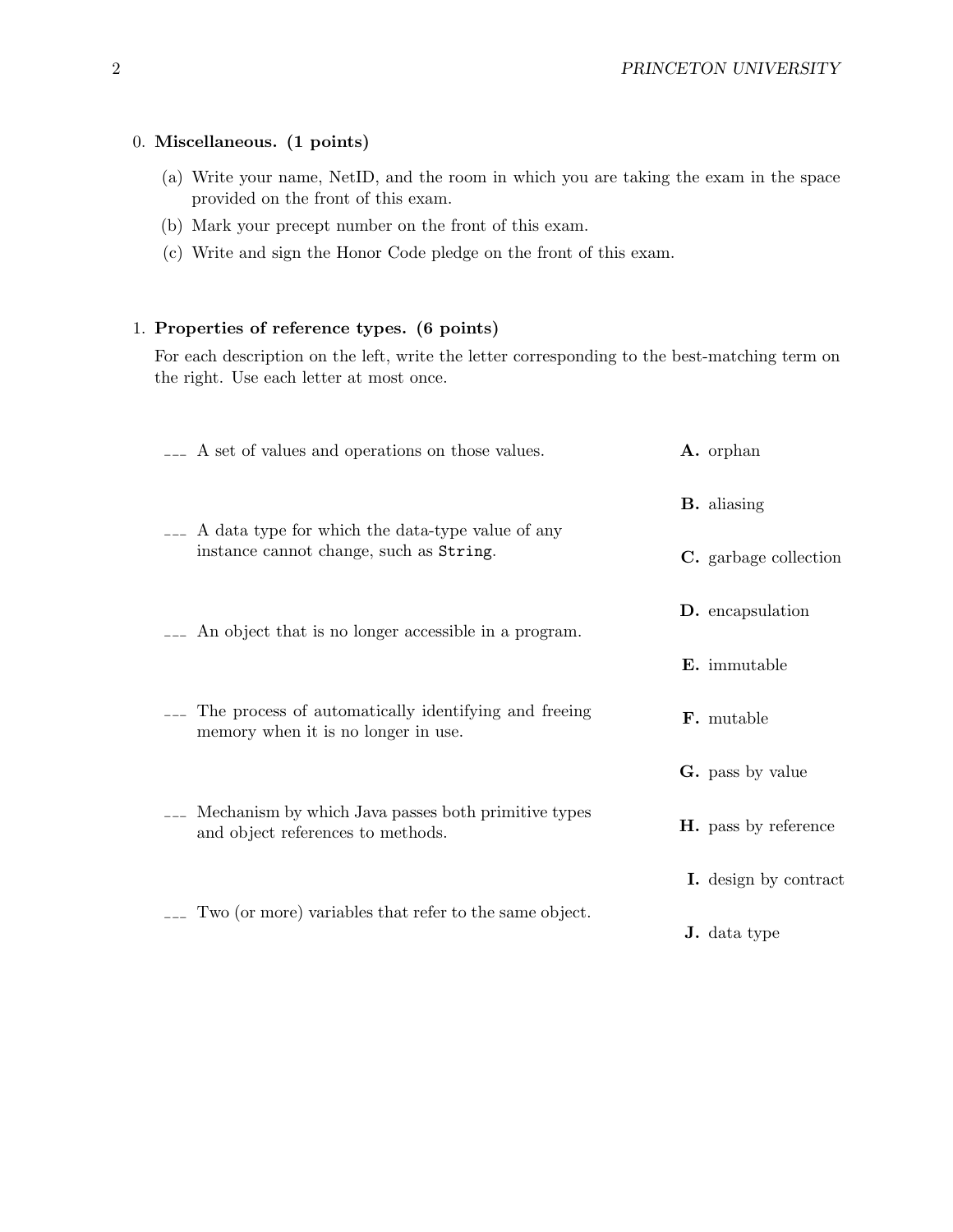#### 2. Object-oriented programming. (9 points)

For each box below, write the letter corresponding to the best-matching description of that part of the program. Use each letter at most once.

| <b>A.</b> reference type                | <b>E.</b> constructor     | <b>H.</b> static method call   |
|-----------------------------------------|---------------------------|--------------------------------|
| <b>B.</b> primitive type                | <b>F.</b> instance method | <b>I.</b> constructor call     |
| <b>C.</b> instance variable declaration | <b>G.</b> static method   | <b>J.</b> instance method call |
| <b>D.</b> local variable declaration    |                           | K. toString() method call      |

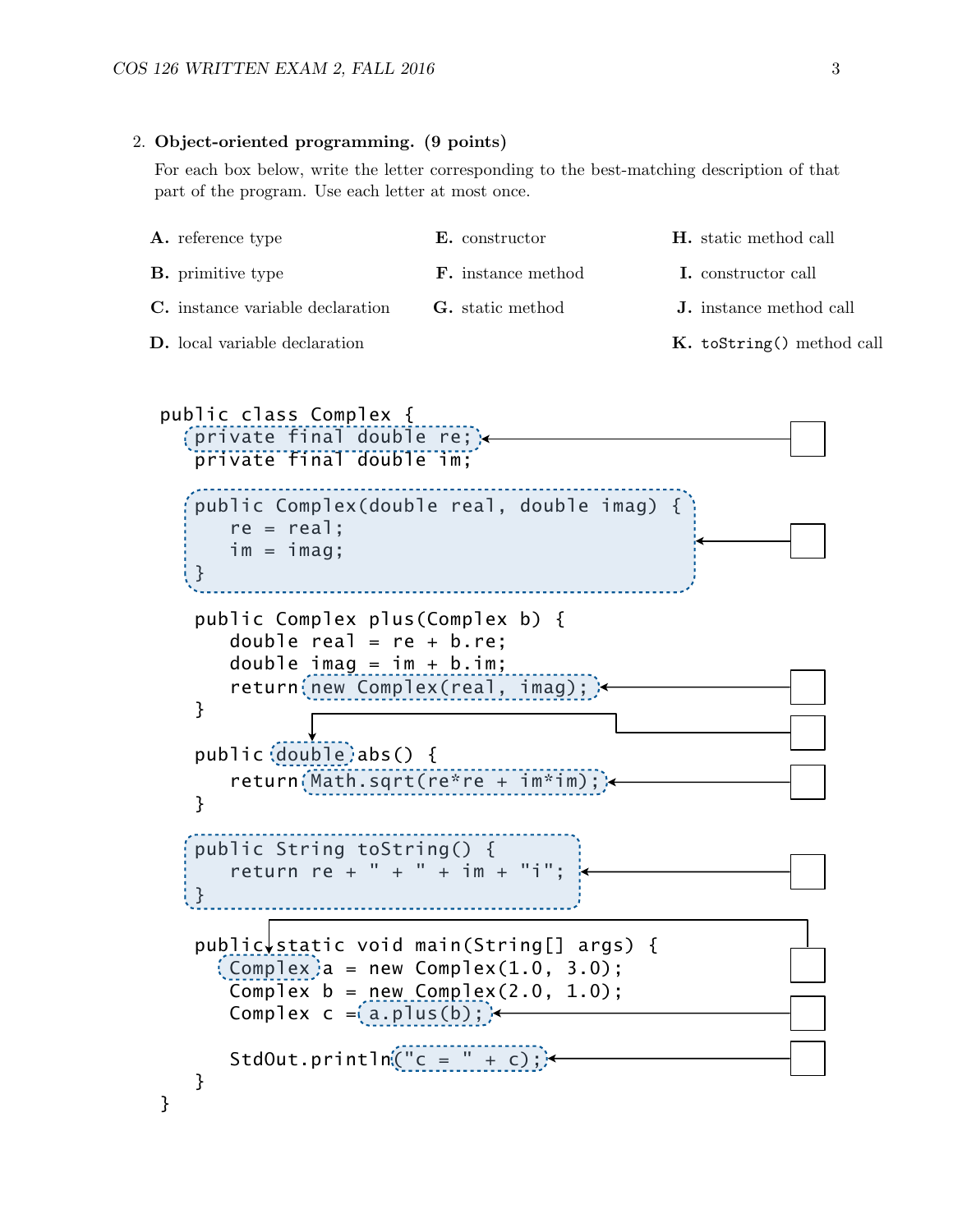### 3. Linked structures. (8 points)

Suppose that the Node data type is defined as

```
private class Node {
   private int item;
   private Node next;
}
```
and that first is a variable of type Node that refers to one node in a circularly linked list containing  $n > 0$  nodes, as in this diagram:



For each code fragment on the left, determine how many integers it prints as a function of  $n$ by choosing the best-matching term at right. Use each letter at most once.

```
for (Node x = first; x := null; x = x.next)
    StdOut.println(x.item);
for (Node x = first; x != first; x = x.next)
    StdOut.println(x.item);
Node x = new Node();
x = x.next;while (x := first) {
    StdOut.println(x.item);
    x = x.next;}
Node x = first;do {
    x = x.next;StdOut.println(x.item);
} while (x != first);
                                                      A. 0
                                                      B. 1
                                                      C. n-1\mathbf{D}. nE. n+1F. 2n
                                                      \mathbf{G.} n^2H. infinite loop
                                                      I. run-time error
```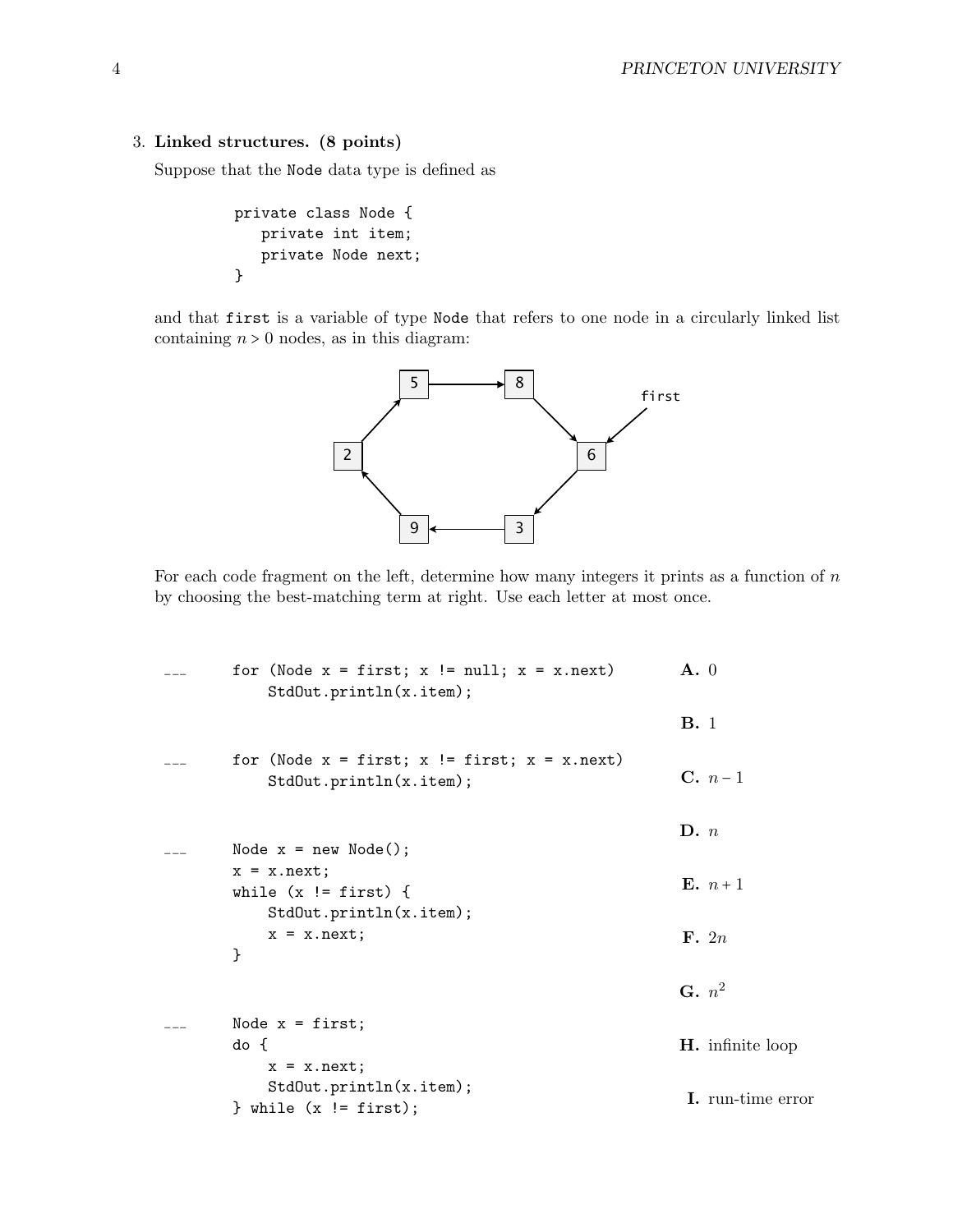### 4. Sorting and searching. (10 points)

(a) Suppose that you are performing insertion sort on the following array:



Which pairs of keys get compared at some point during the sort? Mark all that apply.



(b) Suppose that you are merging the following two sorted subarrays during mergesort.

| 11   22   33   88 |  |  | $44 \mid 55 \mid 66$ |  | l 77 - |
|-------------------|--|--|----------------------|--|--------|
|-------------------|--|--|----------------------|--|--------|

Which pairs of keys get compared at some point during the merge? Mark all that apply.

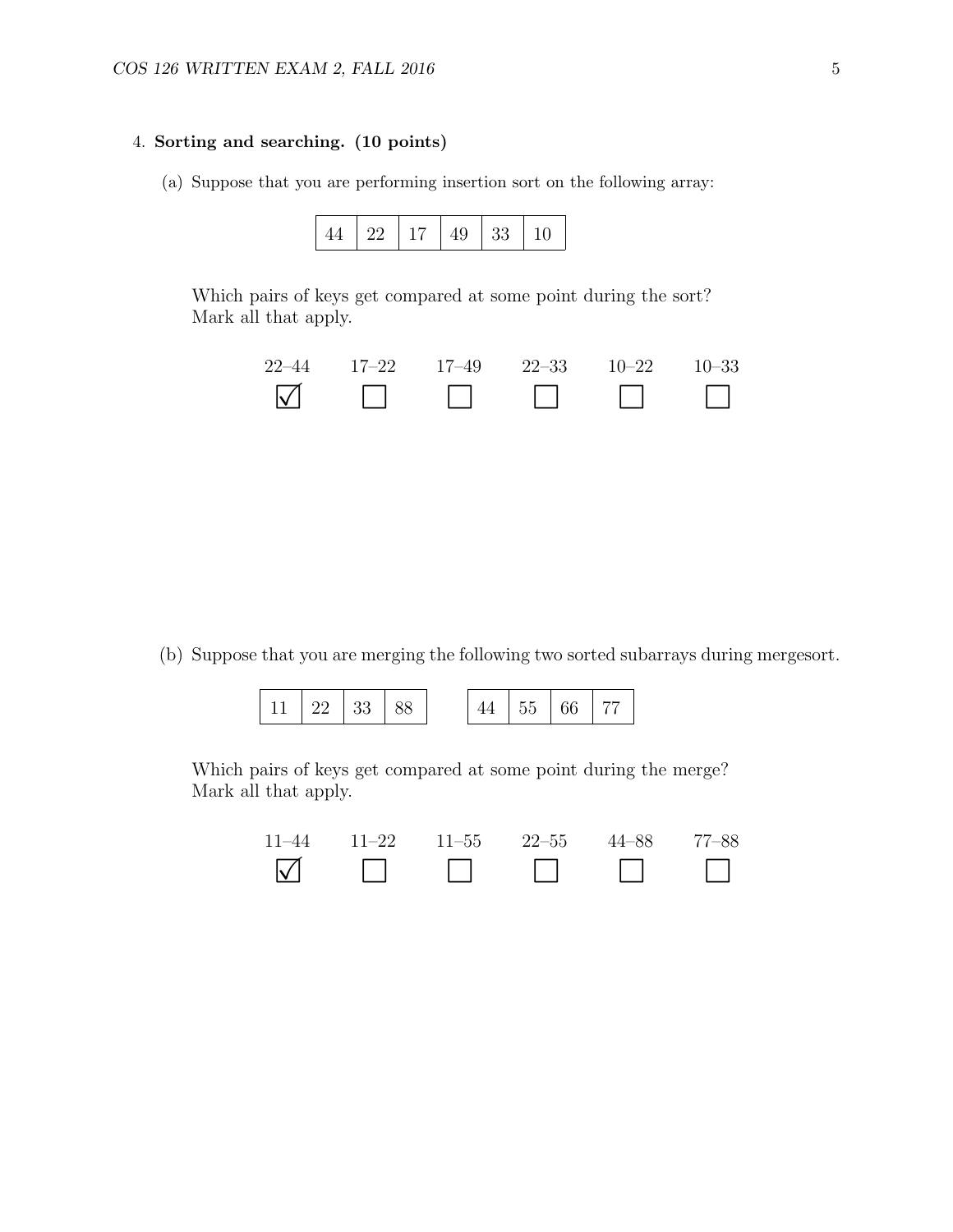#### 5. Symbol tables. (10 points)

(a) Suppose that you insert each sequence of keys at right into an initially empty binary search tree. Mark each sequence that would produce the BST below. The question mark (?) denotes some unrevealed integer.



(b) Assume that standard input consists of a sequence of  $n$  integers, separated by whitespace. What is the order of growth of the worst-case running time of the following code fragment as a function of  $n$ ?

```
ST<Integer, Integer> st = new ST<Integer, Integer>();
while (!StdIn.isEmpty()) {
   int x = \text{StdIn}.\text{readInt}();
   if (st.\text{contains}(x)) st.put(x, st.get(x) + 1);else st.put(x, 1);
}
for (int x : st.keys()) {
   for (int i = 0; i < st.get(x); i++)StdOut.println(x);
   }
}
1 \log n n \log n n^22^nU U U U U U
```
(c) Describe what the code fragment in part (b) prints? Write your answer in the box. Your answer will be graded on correctness, clarity, and conciseness.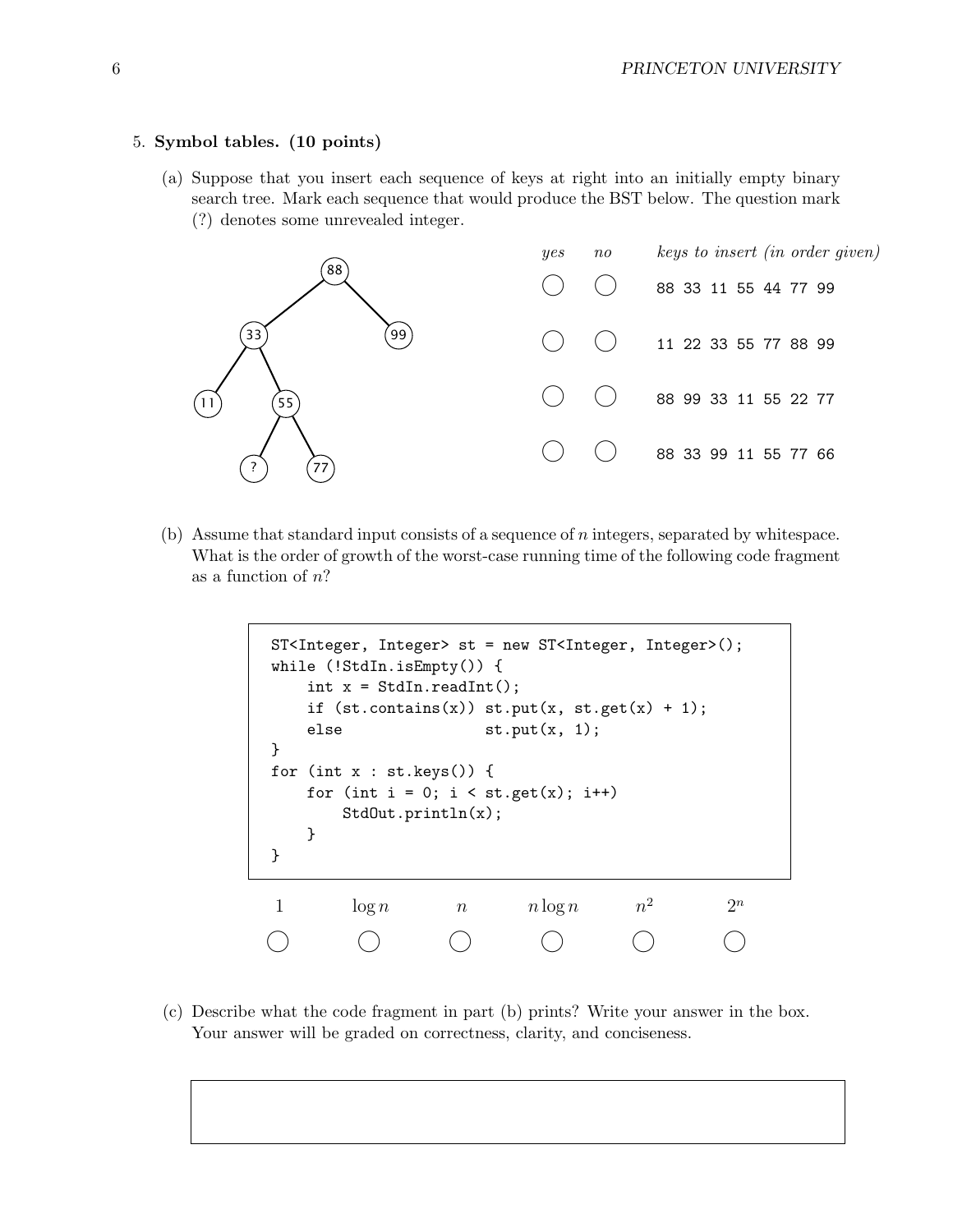#### 6. Regular expressions and DFAs. (10 points)

Consider the language over the alphabet  $\{a, b\}$  that contains all binary strings whose secondto-last symbol is a (and no other strings).

- (a) Write a regular expression that specifies the language L.
- (b) Design a DFA that recognizes the language  $L$  by completing the partial DFA below. Hint: state 3 represents all binary strings that end in ab.



**last two symbols are ab**

*i*. Which state is the *start state*? Mark one.



ii. Which states are accept states? Mark all that apply.



iii. Which transitions are labeled with the symbol a? Mark all that apply.



iv. Which transitions are labeled with the symbol b? Mark all that apply.

|  |  | $0\rightarrow 0 \qquad 0\rightarrow 1 \qquad 0\rightarrow 2 \qquad 1\rightarrow 1 \qquad 1\rightarrow 2 \qquad 1\rightarrow 3 \qquad 2\rightarrow 3 \qquad 3\rightarrow 0$ |  |  |
|--|--|----------------------------------------------------------------------------------------------------------------------------------------------------------------------------|--|--|
|  |  |                                                                                                                                                                            |  |  |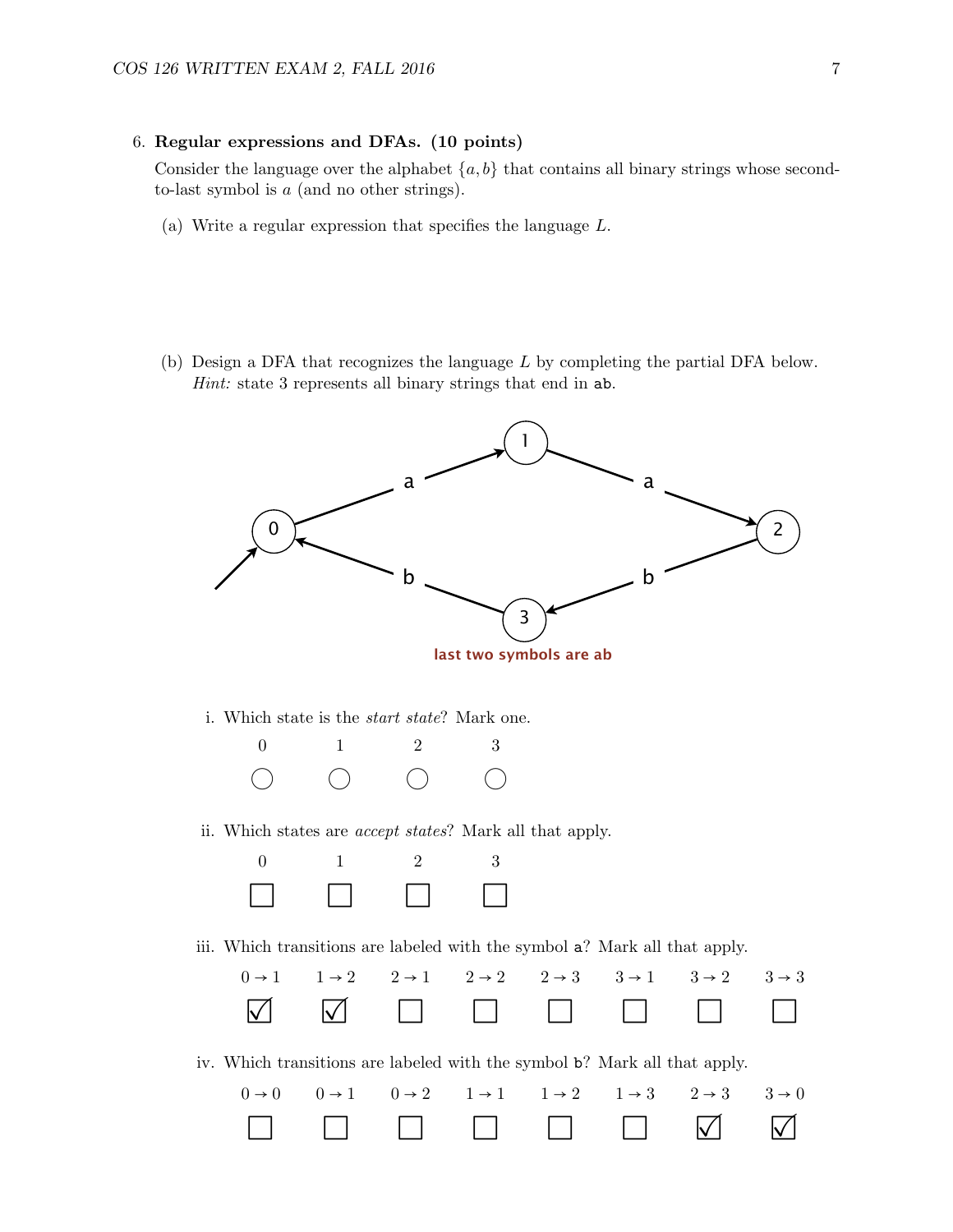## 7. Theory of computing. (8 points)

(a) For each informal description on the left, choose the best-matching term on the right that formalizes it. Use each letter at most once.

| --- An efficient solution to a problem.                       | <b>A.</b> Turing machine             |
|---------------------------------------------------------------|--------------------------------------|
| An algorithm.                                                 | <b>B.</b> Universal Turing machine   |
|                                                               | <b>C.</b> polynomial-time algorithm  |
| --- You can program a computer to implement any<br>algorithm. | <b>D.</b> exponential-time algorithm |
| --- A class of problems that probably cannot be               | E. P                                 |
| solved efficiently.                                           | F. NP                                |
|                                                               | G. NP-complete                       |

(b) For each statement on the left, match the concept on the right that would imply it. Use each letter at most once.

| --- If you can solve SAT efficiently on a computer<br>that harnesses properties of dark matter, then | A. Cook-Levin theorem                   |  |  |
|------------------------------------------------------------------------------------------------------|-----------------------------------------|--|--|
| you can also do so on a Macbook Pro.                                                                 | <b>B.</b> Kleene's theorem              |  |  |
| <sub>---</sub> If you can solve TSP efficiently, then you can<br>also solve SAT efficiently.         | <b>C.</b> Church–Turing thesis          |  |  |
|                                                                                                      | <b>D.</b> extended Church-Turing thesis |  |  |
| <sub>---</sub> If you can solve SAT efficiently, then you can<br>also solve TSP efficiently.         | <b>E.</b> Karp's poly-time reductions   |  |  |
| TSP cannot be solved efficiently.                                                                    | <b>F.</b> $P \neq NP$ conjecture        |  |  |